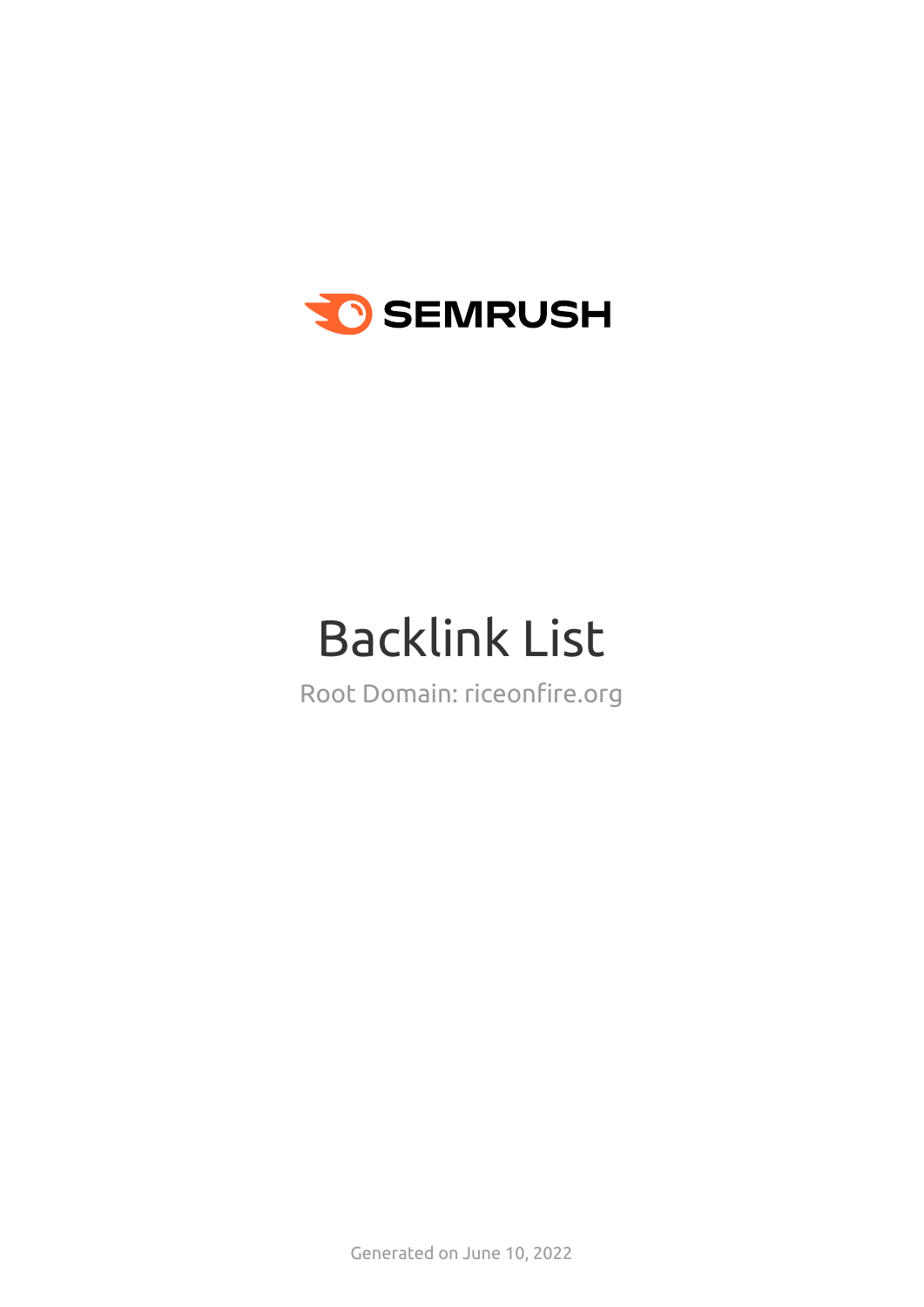

# **Backlink List**

### **Backlinks: Totals**

Root Domain: riceonfire.org

# Total Backlinks **371** The number of links pointing to the queried URL

#### Referring IPs

**42** The number of IPs pointing to the queried URL

# **Backlinks: Types**

Root Domain: riceonfire.org



#### Authority Score



Authority Score is our proprietary metric used to measure overall<br>quality of domain and influence on SEO. The score is based on the<br>number of backlinks, referring domains, organic search traffic, and<br>other data.

Referring Domains



**41** The number of Domains pointing to the queried URL

# **Backlinks: Follow vs Nofollow**

Root Domain: riceonfire.org





# **Backlink List 1 - 100 (371)**

Root Domain: riceonfire.org

| Page AS $\blacktriangledown$ | Source Page Title and URL   Target<br>URL                                                                                                                                                                      |           | Anchor Text                                                      | External<br>Links | Internal<br>Links | Type | First Seen  | Last Seen   |
|------------------------------|----------------------------------------------------------------------------------------------------------------------------------------------------------------------------------------------------------------|-----------|------------------------------------------------------------------|-------------------|-------------------|------|-------------|-------------|
| 18                           | January 2008 - nginx -<br>mailman.nginx.org<br>Source: https://mailman.nginx.org/arc<br>hives/list/nginx@nginx.org/2008/1/<br>Target: http://www.riceonfire.org/emil<br>ler/nginx-modules-guide.html           | NF        | http://www.riceonfire.org/emiller/ngin 9<br>x-modules-quide.html |                   | 267               | text | 02 Feb 2022 | 03 May 2022 |
| 18                           | April 2008 - nginx - mailman.nginx.org<br>Source: https://mailman.nginx.org/arc<br>hives/list/nginx@nginx.org/2008/4/?p<br>$age = 2$<br>Target: http://www.riceonfire.org/emil<br>ler/nginx-modules-guide.html | NF        | http://www.riceonfire.org/emiller/ngin 8<br>x-modules-quide.html |                   | 268               | text | 18 Feb 2022 | 28 May 2022 |
| 18                           | - nginx - mailman.nginx.org<br>Source: https://mailman.nginx.org/arc<br>hives/list/nginx@nginx.org/latest?pag<br>$e = 1570$<br>Target: http://www.riceonfire.org/emil<br>ler/nginx-modules-guide.html          | new<br>NF | http://www.riceonfire.org/emiller/ngin<br>x-modules-quide.html   | 10                | 273               | text | 08 Jun 2022 | 08 Jun 2022 |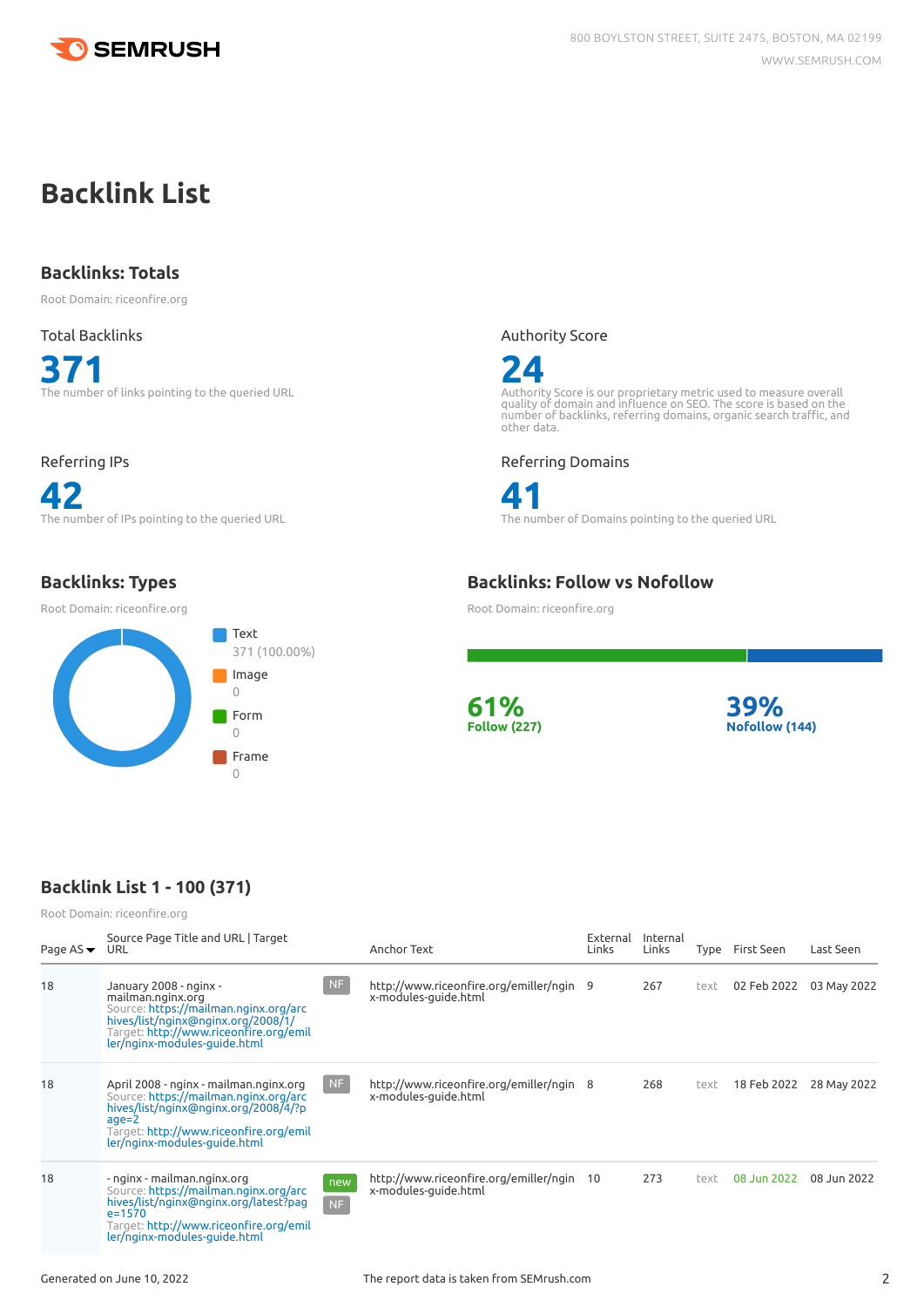

| Page AS ▼ URL | Source Page Title and URL   Target                                                                                                                                                                                                                                                                        |                  | Anchor Text                                                    | Links | External Internal<br>Links |      | Type First Seen | Last Seen               |
|---------------|-----------------------------------------------------------------------------------------------------------------------------------------------------------------------------------------------------------------------------------------------------------------------------------------------------------|------------------|----------------------------------------------------------------|-------|----------------------------|------|-----------------|-------------------------|
| 18            | - nginx - mailman.nginx.org<br>Source: https://mailman.nginx.org/arc<br>hives/list/nginx@nginx.org/latest?pag<br>$e = 1570$<br>Target: http://www.riceonfire.org/emi<br>ller/nginx.vim                                                                                                                    | new<br>$\sf{NF}$ | http://www.riceonfire.org/emiller/ngi<br>nx.vim                | 10    | 273                        | text | 08 Jun 2022     | 08 Jun 2022             |
| 18            | - nginx - mailman.nginx.org<br>Source: https://mailman.nginx.org/arc<br>hives/list/nginx@nginx.org/latest?pag<br>$e = 1570$<br>Target: http://www.riceonfire.org/lxr/<br>http/source/                                                                                                                     | new<br>NF        | http://www.riceonfire.org/lxr/http/sou 10<br>rce/              |       | 273                        | text | 08 Jun 2022     | 08 Jun 2022             |
| 18            | For would-be module developers -<br>nginx - mailman.nginx.org<br>Source: https://mailman.nginx.org/arc<br>hives/list/nginx@nginx.org/message/<br>AMFKBA2GAOFZGBUYUPS6NCV42RM<br>A4EUI/<br>Target: http://www.riceonfire.org/emi<br>ller/nginx-modules-guide.html                                          |                  | http://www.riceonfire.org/emiller/ngi<br>nx-modules-guide.html | 3     | 226                        | text | 26 Apr 2022     | 09 Jun 2022             |
| 18            | For would-be module developers -<br>nginx - mailman.nginx.org<br>Source: https://mailman.nginx.org/arc<br>hives/list/nginx@nginx.org/message/<br>AMFKBA2GAOFZGBUYUPS6NCV42RM<br>A4EUI/<br>Target: http://www.riceonfire.org/lxr/<br>http/source/                                                          |                  | http://www.riceonfire.org/lxr/http/sou 3<br>rce/               |       | 226                        | text | 26 Apr 2022     | 09 Jun 2022             |
| 18            | Re: large SSI inclusions are truncated -<br>nginx - mailman.nginx.org<br>Source: https://mailman.nginx.org/arc<br>hives/list/nginx@nginx.org/message/<br>ΒΥQ2ΗΥ6Τ3ΜQΜGQVATXLMVEAUXY<br>EYFF2I/<br>Target: http://www.riceonfire.org/emi<br>ller/error.log                                                 |                  | http://www.riceonfire.org/emiller/erro 2<br>r.log              |       | 229                        | text |                 | 08 May 2022 01 Jun 2022 |
| 18            | Re: question about traffic statistics on<br>each vhost, is it possible? - nginx -<br>mailman.nginx.org<br>Source: https://mailman.nginx.org/arc<br>hives/list/nginx@nginx.org/message/<br>MWVYJTSXFLIUUMQW3ST34BVFAV3<br>M6HQC/<br>Target: http://www.riceonfire.org/emi<br>ller/nginx-modules-guide.html |                  | http://www.riceonfire.org/emiller/ngi<br>nx-modules-guide.html | 2     | 226                        | text | 27 Feb 2022     | 17 May 2022             |
| 18            | Re: For would-be module developers -<br>nginx - mailman.nginx.org<br>Source: https://mailman.nginx.org/arc<br>hives/list/nginx@nginx.org/message/<br>VVJAACMH6EXEU7YRVCORHPDBR2L<br>5ZVYI/<br>Target: http://www.riceonfire.org/emi<br>ller/nginx-modules-guide.html                                      |                  | http://www.riceonfire.org/emiller/ngi<br>nx-modules-guide.html | 3     | 229                        | text | 25 Apr 2022     | 08 Jun 2022             |
| 18            | Re: For would-be module developers -<br>nginx - mailman.nginx.org<br>Source: https://mailman.nginx.org/arc<br>hives/list/nginx@nginx.org/message/<br>VVJAACMH6EXEU7YRVCORHPDBR2L<br>5ZVYI/<br>Target: http://www.riceonfire.org/lxr/<br>http/source/                                                      |                  | http://www.riceonfire.org/lxr/http/sou 3<br>rce/               |       | 229                        | text | 25 Apr 2022     | 08 Jun 2022             |
| 18            | question about traffic statistics on<br>each vhost, is it possible? - nginx -<br>mailman.nginx.org<br>Source: https://mailman.nginx.org/arc<br>hives/list/nginx@nginx.org/message/<br>XQFHY6VNEJAERFACYEUX6TBDBISQI<br>P4B/<br>Target: http://www.riceonfire.org/emi<br>ller/nginx-modules-guide.html     |                  | http://www.riceonfire.org/emiller/ngi<br>nx-modules-guide.html | 2     | 227                        | text | 26 Feb 2022     | 21 May 2022             |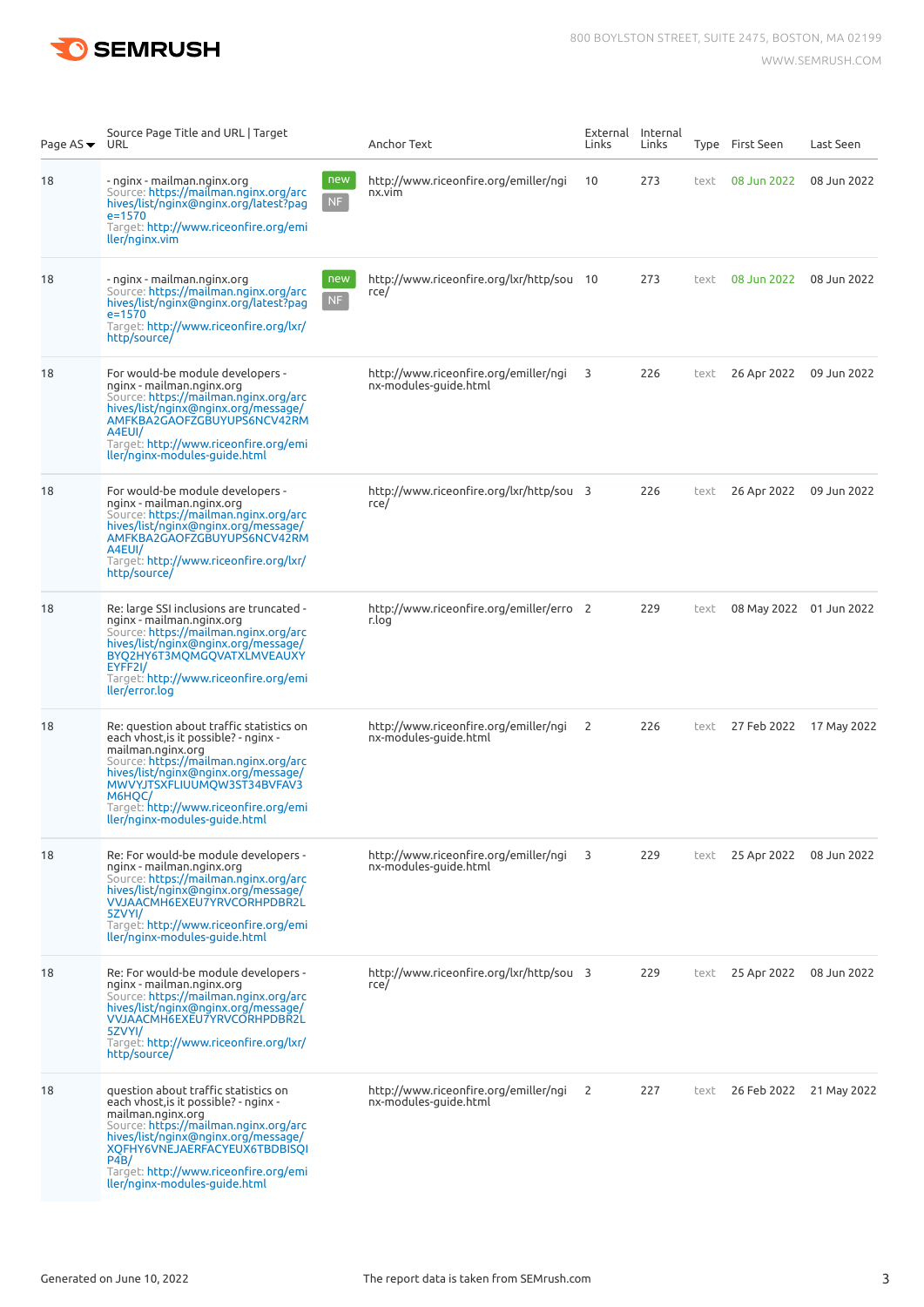

|    | Page $AS \blacktriangleright$ Source Page Title and URL   Target URL                                                                                                                                                                                                                               | Anchor Text                                                                | Links | External Internal<br>Links |      | Type First Seen | Last Seen               |
|----|----------------------------------------------------------------------------------------------------------------------------------------------------------------------------------------------------------------------------------------------------------------------------------------------------|----------------------------------------------------------------------------|-------|----------------------------|------|-----------------|-------------------------|
| 18 | For would-be module developers - nginx -<br>mailman.nginx.org<br>Source: https://mailman.nginx.org/archiv<br>es/list/nginx@nginx.org/thread/AMFKBA<br>2GAOFZGBUYUPS6NCV42RMA4EUI/<br>Target: http://www.riceonfire.org/emille<br>r/nginx-modules-guide.html                                        | http://www.riceonfire.org/emiller/nginx-<br>modules-guide.html             | 8     | 249                        | text | 22 Apr 2022     | 10 Jun 2022             |
| 18 | For would-be module developers - nginx -<br>mailman.nginx.org<br>Source: https://mailman.nginx.org/archiv<br>es/list/nginx@nginx.org/thread/AMFKBA<br>2GAOFZGBUYUPS6NCV42RMA4EUI/<br>Target: http://www.riceonfire.org/lxr/htt<br>p/source/                                                        | http://www.riceonfire.org/lxr/http/sourc<br>e/                             | 8     | 249                        | text | 22 Apr 2022     | 10 Jun 2022             |
| 18 | For would-be module developers - nginx -<br>mailman.nginx.org<br>Source: https://mailman.nginx.org/archiv<br>es/list/nginx@nginx.org/thread/AMFKBA<br>2GAOFZGBUYUPS6NCV42RMA4EUI/?sort<br>=date<br>Target: http://www.riceonfire.org/emille<br>r/nginx-modules-guide.html                          | http://www.riceonfire.org/emiller/nginx-<br>modules-guide.html             | 8     | 248                        | text | 29 Apr 2022     | 29 May 2022             |
| 18 | For would-be module developers - nginx -<br>mailman.nginx.org<br>Source: https://mailman.nginx.org/archiv<br>es/list/nginx@nginx.org/thread/AMFKBA<br>2GAOFZGBUYUPS6NCV42RMA4EUI/?sort<br>=date<br>Target: http://www.riceonfire.org/lxr/htt<br>p/source/                                          | http://www.riceonfire.org/lxr/http/sourc<br>e/                             | 8     | 248                        | text | 29 Apr 2022     | 29 May 2022             |
| 18 | For would-be module developers - nginx -<br>mailman.nginx.org<br>Source: https://mailman.nginx.org/archiv<br>es/list/nginx@nginx.org/thread/AMFKBA<br>2GAOFZGBUYUPS6NCV42RMA4EUI/?sort<br>=thread<br>Target: http://www.riceonfire.org/emille<br>r/nginx-modules-guide.html                        | http://www.riceonfire.org/emiller/nginx-<br>modules-guide.html             | 8     | 248                        | text |                 | 03 May 2022 30 May 2022 |
| 18 | For would-be module developers - nginx -<br>mailman.nginx.org<br>Source: https://mailman.nginx.org/archiv<br>es/list/nginx@nginx.org/thread/AMFKBA<br>2GAOFZGBUYUPS6NCV42RMA4EUI/?sort<br>=thread<br>Target: http://www.riceonfire.org/lxr/htt<br>p/source/                                        | http://www.riceonfire.org/lxr/http/sourc<br>e/                             | 8     | 248                        | text |                 | 03 May 2022 30 May 2022 |
| 18 | about the Guide to Nginx Module<br>Development - nginx - mailman.nginx.org<br>Source: https://mailman.nginx.org/archiv<br>es/list/nginx@nginx.org/thread/SDGNHT<br>K7HR3QMALVBR75VHTEDLGBFT6X/<br>Target: http://www.riceonfire.org/lxr/htt<br>p/source/http/ngx_http_request_body.c               | http://www.riceonfire.org/lxr/http/sourc<br>e/http/ngx http request body.c | 3     | 267                        | text |                 | 21 Mar 2022 29 May 2022 |
| 18 | about the Guide to Nginx Module<br>Development - nginx - mailman.nginx.org<br>Source: https://mailman.nginx.org/archiv<br>es/list/nginx@nginx.org/thread/SDGNHT<br>K7HR3QMALVBR75VHTEDLGBFT6X/?sort<br>=date<br>Target: http://www.riceonfire.org/lxr/htt<br>p/source/http/ngx_http_request_body.c | http://www.riceonfire.org/lxr/http/sourc<br>e/http/ngx http request body.c | 3     | 268                        | text |                 | 08 May 2022 08 Jun 2022 |
| 18 | nginx.vim - nginx - mailman.nginx.org<br>Source: https://mailman.nginx.org/archiv<br>es/list/nginx@nginx.org/thread/TG5I23W<br>DQ2JK44E6R7VW2K2TYHUMWQFG/<br>Target: http://www.riceonfire.org/emille<br>$r/$ nginx.vim                                                                            | http://www.riceonfire.org/emiller/nginx.v 3<br>im                          |       | 260                        | text |                 | 05 May 2022 29 May 2022 |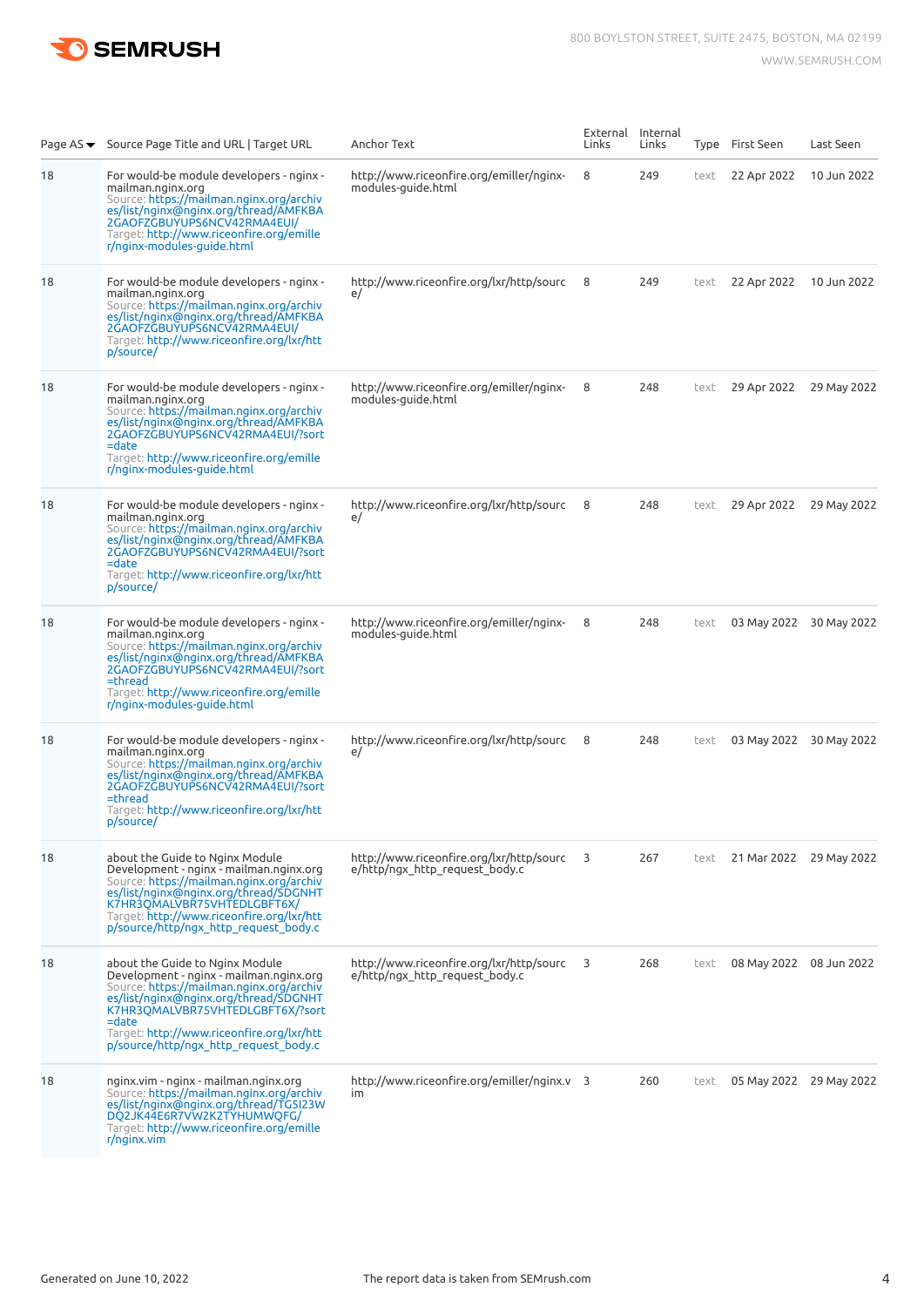

|    | Page AS ▼ Source Page Title and URL   Target URL                                                                                                                                                                                                                                                               | Anchor Text                                                    | External Internal<br>Links | Links |      | Type First Seen           | Last Seen                 |
|----|----------------------------------------------------------------------------------------------------------------------------------------------------------------------------------------------------------------------------------------------------------------------------------------------------------------|----------------------------------------------------------------|----------------------------|-------|------|---------------------------|---------------------------|
| 18 | large SSI inclusions are truncated - nginx -<br>mailman.nginx.org<br>Source: https://mailman.nginx.org/archiv<br>es/list/nginx@nginx.org/thread/V5J6IV3<br>CR4AQ472LTVIVZOW2CRJELN5C/?sort=d<br>ate<br>Target: http://www.riceonfire.org/emille                                                                | http://www.riceonfire.org/emiller/error.l<br>og                | 5                          | 264   | text | 03 May 2022 02 Jun 2022   |                           |
| 18 | r/error.log<br>question about traffic statistics on each<br>vhost, is it possible? - nginx -<br>mailman.nginx.org<br>Source: https://mailman.nginx.org/archiv<br>es/list/nginx@nginx.org/thread/XQFHY6<br>VNEJÁEŘFACYEUX6TBDBISQIP4B<br>Target: http://www.riceonfire.org/emille<br>r/nginx-modules-guide.html | http://www.riceonfire.org/emiller/nginx-<br>modules-guide.html | 11                         | 383   | text | 21 Feb 2022 03 Jun 2022   |                           |
| 18 | question about traffic statistics on each<br>vhost, is it possible? - nginx -<br>mailman.nginx.org<br>Source: https://mailman.nginx.org/archiv<br>es/list/nginx@nginx.org/thread/XQFHY6<br>VNEJAERFACYEUX6TBDBISQIP4B/?sort=<br>date<br>Target: http://www.riceonfire.org/emille<br>r/nginx-modules-quide.html | http://www.riceonfire.org/emiller/nginx-<br>modules-guide.html | 11                         | 383   | text | 01 Mar 2022   01 Jun 2022 |                           |
| 17 | nginx代码分析之 (二) ——Empty Gif是如<br>何工作的_ConeZXY的博客-CSDN博客<br>Source: https://blog.csdn.net/ConeZXY/ar<br>ticle/details/1869130<br>Target: http://www.riceonfire.org/lxr/htt<br>p/source/http/modules/ngx_http_empty_<br>gif module.c                                                                              | ngx http empty gif module.c                                    | 13                         | 97    | text |                           | 05 Dec 2021 31 Mar 2022   |
| 13 | forum.opennet.ru - "OpenNews:<br>Руководство по написанию модулей для<br>Nqinx''(2)<br>Source: http://www.opennet.ru/openforu<br>m/vsluhforumID3/37462.html<br>Target: http://www.riceonfire.org/emille<br>r/nginx-modules-guide.html                                                                          | http://www.riceonfire.org/emiller/nginx-<br>modules-guide.html | 11                         | 75    | text |                           | 03 Mar 2022   05 Mar 2022 |
| 13 | forum.opennet.ru - "OpenNews:<br>Руководство по написанию модулей для<br>Nginx" (2)<br>Source: http://www.opennet.ru/openforu<br>m/vsluhforumID3/37462.html?n=JPEG<br>Target: http://www.riceonfire.org/emille<br>r/nginx-modules-guide.html                                                                   | http://www.riceonfire.org/emiller/nginx-<br>modules-quide.html | 12                         | 75    | text |                           | 27 Feb 2022 16 May 2022   |
| 13 | forum.opennet.ru - "OpenNews:<br>Руководство по написанию модулей для<br>Nginx''(2)<br>Source: https://m.opennet.ru/openforu<br>m/vsluhforumiD3/37462.html<br>Target: http://www.riceonfire.org/emille<br>r/nginx-modules-guide.html                                                                           | http://www.riceonfire.org/emiller/nginx-<br>modules-guide.html | 12                         | 74    | text |                           | 30 Apr 2022 02 May 2022   |
| 13 | forum.opennet.ru - "OpenNews:<br>Руководство по написанию модулей для<br>Nginx''(2)<br>Source: https://m.opennet.ru/openforu<br>m/vsluhforumID3/37462.html?n=JPEG<br>Target: http://www.riceonfire.org/emille<br>r/nginx-modules-guide.html                                                                    | http://www.riceonfire.org/emiller/nginx-<br>modules-guide.html | 11                         | 74    | text |                           | 27 Mar 2022 29 Mar 2022   |
| 13 | forum.opennet.ru - "OpenNews:<br>Руководство по написанию модулей для<br>Nqinx''(2)<br>Source: https://periscope.opennet.ru/ope<br>nforum/vsluhforumID3/37462.html?n=JP<br>EG<br>Target: http://www.riceonfire.org/emille<br>r/nginx-modules-guide.html                                                        | http://www.riceonfire.org/emiller/nginx-<br>modules-guide.html | 12                         | 74    | text | 13 Dec 2021  19 May 2022  |                           |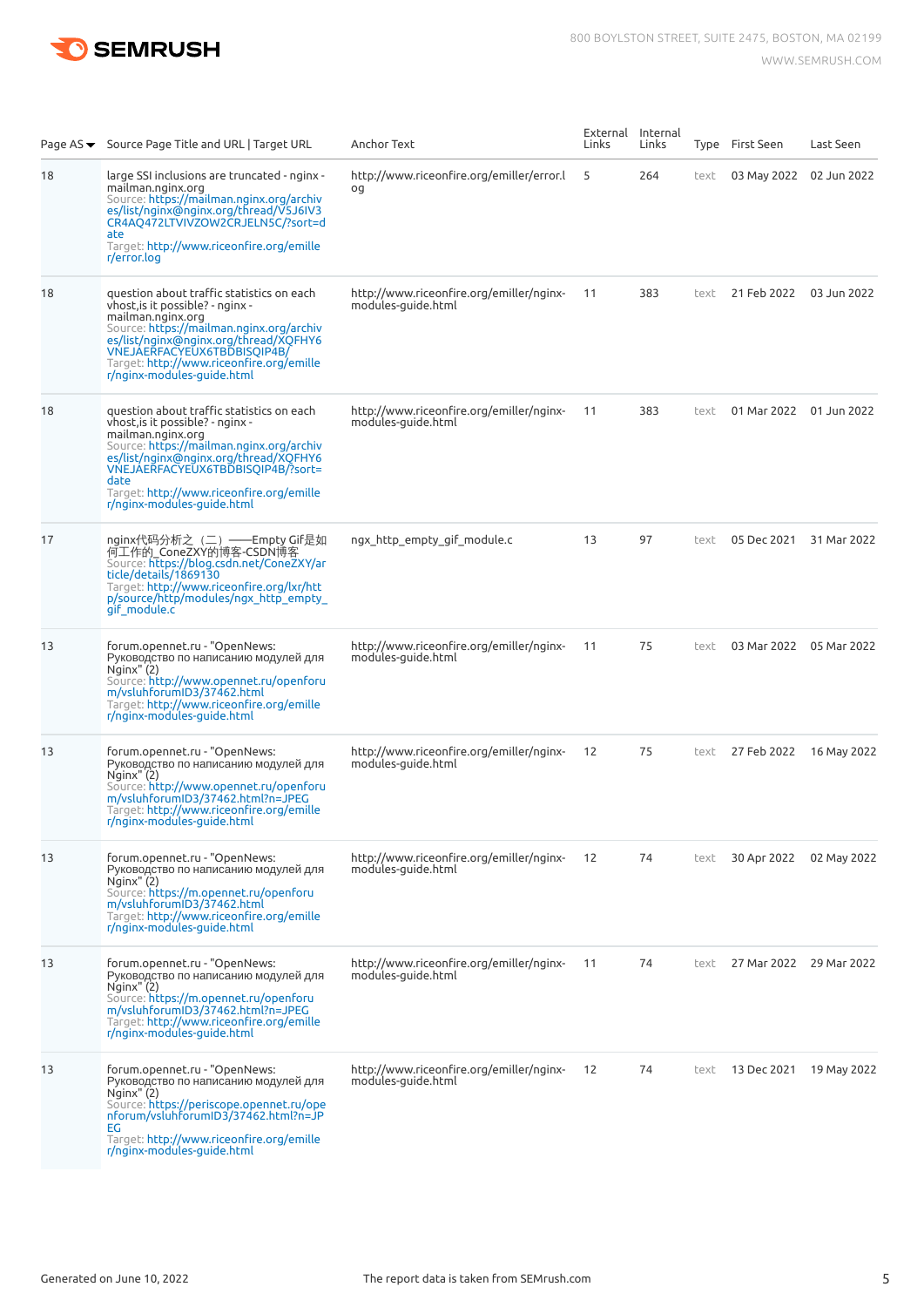

| Page AS ▼ URL | Source Page Title and URL   Target                                                                                                                                                                                                                           |           | Anchor Text                                                                        | External Internal<br>Links | Links |      | Type First Seen         | Last Seen               |
|---------------|--------------------------------------------------------------------------------------------------------------------------------------------------------------------------------------------------------------------------------------------------------------|-----------|------------------------------------------------------------------------------------|----------------------------|-------|------|-------------------------|-------------------------|
| 13            | forum.opennet.ru - "OpenNews:<br>Руководство по написанию модулей<br>для Nginx" (2)<br>Source: https://www.daemonnews.op<br>ennet.ru/openforum/vsluhforumID3/3<br>7462.html<br>Target: http://www.riceonfire.org/emi<br>ller/nginx-modules-guide.html        |           | http://www.riceonfire.org/emiller/ngi<br>nx-modules-guide.html                     | 12                         | 74    | text | 19 Dec 2021             | 17 May 2022             |
| 13            | forum.opennet.ru - "OpenNews:<br>Руководство по написанию модулей<br>для Nginx" (2)<br>Source: https://www.daemonnews.op<br>ennet.ru/openforum/vsluhforumID3/3<br>7462.html?n=JPEG<br>Target: http://www.riceonfire.org/emi<br>ller/nginx-modules-guide.html |           | http://www.riceonfire.org/emiller/ngi<br>nx-modules-guide.html                     | 12                         | 74    | text | 11 Dec 2021             | 08 May 2022             |
| 13            | forum.opennet.ru - "OpenNews:<br>Руководство по написанию модулей<br>для Nginx" (2)<br>Source: https://www.opennet.ru/open<br>forum/vsluhforumID3/37462.html<br>Target: <b>http://www.riceonfire.org/emi</b><br>ller/nginx-modules-guide.html                |           | http://www.riceonfire.org/emiller/ngi<br>nx-modules-guide.html                     | 11                         | 74    | text | 30 Mar 2022 01 Apr 2022 |                         |
| 13            | Nginx Powers Hulu.com ? - Percona<br>Database Performance Blog<br>Source: https://www.percona.com/blo<br>g/2007/11/01/nginx-powers-hulucom/<br>Target: http://www.riceonfire.org/emi<br>ller/nginx-modules-guide.html                                        | NF        | this page                                                                          | 25                         | 125   | text | 22 Jun 2021             | 10 Jun 2022             |
| 13            | Nginx Powers Hulu.com ? - Percona<br>Database Performance Blog<br>Source: https://www.percona.com/blo<br>g/2007/11/01/nginx-powers-hulucom/<br>#comment-513611<br>Target: <b>http://www.riceonfire.org/emi</b><br>ller/nginx-modules-guide.html              | <b>NF</b> | this page                                                                          | 25                         | 125   | text |                         | 21 Mar 2022 11 May 2022 |
| 13            | forum.opennet.ru - "OpenNews:<br>Руководство по написанию модулей<br>для Nginx" (2)<br>Source: https://www2.opennet.ru/ope<br>nforum/vsluhforumID3/37462.html?n<br>$=$ JPEG<br>Target: http://www.riceonfire.org/emi<br>ller/nginx-modules-guide.html        |           | http://www.riceonfire.org/emiller/ngi<br>nx-modules-guide.html                     | 12                         | 74    | text |                         | 07 May 2022 07 May 2022 |
| 10            | Документация для разработчиков<br>модулей Nginx — Документация —<br>Новости<br>Source: https://www.linux.org.ru/new<br>s/doc/1929643<br>Target: http://www.riceonfire.org/emi<br>ller/nginx-modules-guide.html                                               |           | Guide To Nginx Module Development                                                  | 6                          | 101   | text |                         | 07 May 2022 07 May 2022 |
| 10            | Новые уязвимости в lighttpd —<br>Безопасность - Новости<br>Source: https://www.linux.org.ru/new<br>s/security/2034573#comment-203907<br>Target: <b>http://www.riceonfire.org/emi</b><br>ller/nginx-modules-guide.html                                        | new       | http://www.riceonfire.org/emiller/ngi<br>nx-modules-guide.html                     | 8                          | 209   | text |                         | 11 May 2022 11 May 2022 |
| 9             | 配置Nginx,完善Nginx启动脚本 - 开发<br>者知识库 hg0088新2正网<br>Source: http://gpinnet.com/blog/200<br>9/05/22/38f9b60e18f2.htm<br>Target: http://www.riceonfire.org/emi<br>ller/nginx-modules-guide.html#create<br>_loc_conf                                                 |           | http://www.riceonfire.org/emiller/ngi<br>nx-modules-<br>guide.html#create loc conf | 31                         | 25    | text | 04 Nov 2021 03 Jan 2022 |                         |
| 9             | forum.opennet.ru - "OpenNews:<br>Руководство по написанию модулей<br>для Nginx" (2)<br>Source: http://www1.opennet.ru/open<br>forum/vsluhforumID3/37462.html?n=J<br><b>PEG</b><br>Target: http://www.riceonfire.org/emi<br>ller/nginx-modules-guide.html     |           | http://www.riceonfire.org/emiller/ngi<br>nx-modules-guide.html                     | 11                         | 75    | text | 11 Jan 2022             | 11 Jan 2022             |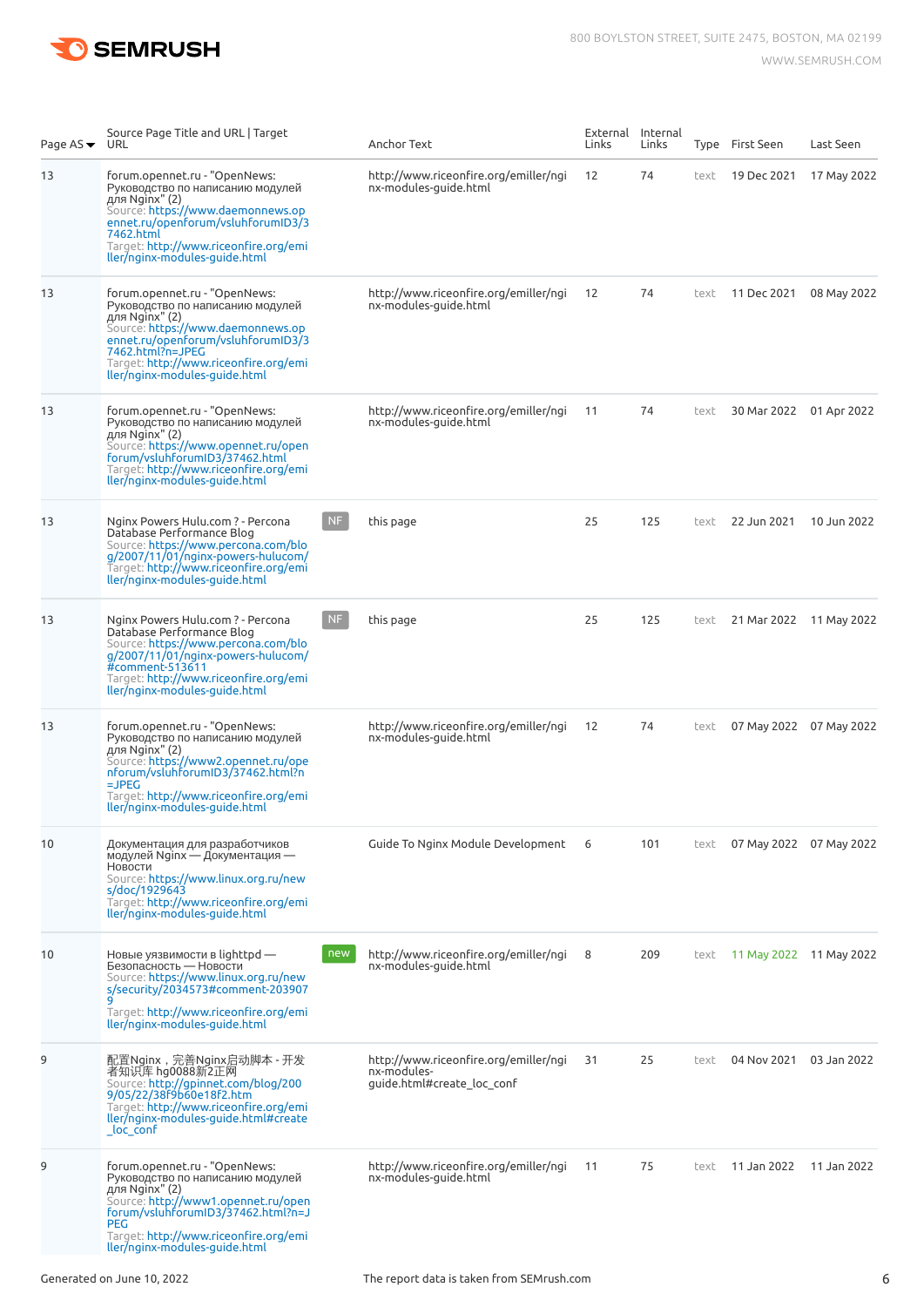

|  |  | www.semrush.com |
|--|--|-----------------|
|--|--|-----------------|

|   | Page AS ▼ Source Page Title and URL   Target URL                                                                                                                                                                                                                                                                                                                                                                                                                                                                                                                                                            |           | Anchor Text                                                      | Links          | External Internal<br>Links |      | Type First Seen          | Last Seen               |
|---|-------------------------------------------------------------------------------------------------------------------------------------------------------------------------------------------------------------------------------------------------------------------------------------------------------------------------------------------------------------------------------------------------------------------------------------------------------------------------------------------------------------------------------------------------------------------------------------------------------------|-----------|------------------------------------------------------------------|----------------|----------------------------|------|--------------------------|-------------------------|
| 9 | Archive for Tuesday, 29th May 2007<br>Source: https://simonwillison.net/200<br>7/May/29/<br>Target: http://www.riceonfire.org/emill<br>er/nginx-modules-guide.html                                                                                                                                                                                                                                                                                                                                                                                                                                          |           | Emiller's Balls-Out Guide to Nginx<br>Module Development         | 11             | 70                         | text |                          | 03 Mar 2022 17 May 2022 |
| 9 | Emiller's Balls-Out Guide to Nginx<br>Module Development<br>Source: https://simonwillison.net/200<br>7/May/29/emillers/<br>Target: http://www.riceonfire.org/emill<br>er/nginx-modules-guide.html                                                                                                                                                                                                                                                                                                                                                                                                           |           | Emiller's Balls-Out Guide to Nginx<br>Module Development         | 2              | 24                         | text |                          | 22 Feb 2022 12 May 2022 |
| 9 | Emiller的Nginx模块开发指南中文版_服<br>务器应用_Linux公社-Linux系统门户网站<br>Source: https://www.linuxidc.com/Linu<br>x/2013-10/91700.htm<br>Target: http://www.riceonfire.org/emill<br>er/ngx_http_circle_gif_module.c.txt                                                                                                                                                                                                                                                                                                                                                                                                      | <b>NF</b> | 源代码                                                              | 13             | 63                         | text |                          | 21 Jan 2022 06 May 2022 |
| 8 | Автор самого быстрого веб-сервера<br>NGINX приглашает на PHPConf2007<br>24 мая   PHPClub - клуб разработчиков<br><b>PHP</b><br>Source: https://phpclub.ru/talk/thread<br>s/%D0%90%D0%B2%D1%82%D0%B<br>E%D1%80-%D1%81%D0%B0%D0%B<br>C%D0%BE%D0%B3%D0%BE-%D0%B<br>1%D1%8B%D1%81%D1%82%D1%8<br>0%D0%BE%D0%B3%D0%BE-%D0%B<br>2%D0%B5%D0%B1-%D1%81%D0%B<br>5%D1%80%D0%B2%D0%B5%D1%8<br>0%D0%B0-nginx-%D0%BF%D1%80%D<br>0%B8%D0%B3%D0%BB%D0%B0%D<br>1%88%D0%B0%D0%B5%D1%82-%D<br>0%BD%D0%B0-phpconf2007-24%D0%<br>BC%D0%B0%D1%8F.46798/<br>Target: http://www.riceonfire.org/emill<br>er/nginx-modules-guide.html |           | http://www.riceonfire.org/emiller/ngin<br>x-modules-quide.html   | 4              | 62                         | text |                          | 27 Jun 2021 10 May 2022 |
| 7 | website list 1478  <br>Source: https://worldwidetopsite.com/<br>website-list-1478/<br>Target: https://riceonfire.org/                                                                                                                                                                                                                                                                                                                                                                                                                                                                                       |           | riceonfire                                                       | 5,003          | 51                         | text |                          | 18 Nov 2021 10 Jun 2022 |
| 6 | Lexa Software: Nginx-ru@sysoev.ru<br>archive<br>Source: http://www.lexa.ru/nginx-ru/m<br>sq10600.html<br>Target: http://www.riceonfire.org/emill<br>er/nginx-modules-guide.html                                                                                                                                                                                                                                                                                                                                                                                                                             | NF        | http://www.riceonfire.org/emiller/ngin<br>x-modules-guide.html   | $\overline{4}$ | 26                         | text | 07 Jul 2021              | 17 May 2022             |
| 6 | Lexa Software: Nginx-ru@sysoev.ru<br>archive<br>Source: http://www.lexa.ru/nginx-ru/m<br>sq10636.html<br>Target: http://www.riceonfire.org/emill<br>er/nginx-modules-quide.html                                                                                                                                                                                                                                                                                                                                                                                                                             | NF        | http://www.riceonfire.org/emiller/ngin 4<br>x-modules-guide.html |                | 31                         | text | 27 Jun 2021  14 May 2022 |                         |
| 6 | Lexa Software: Nginx-ru@sysoev.ru<br>archive<br>Source: http://www.lexa.ru/nginx-ru/m<br>sg10641.html<br>Target: http://www.riceonfire.org/emill<br>er/nginx-modules-guide.html                                                                                                                                                                                                                                                                                                                                                                                                                             | <b>NF</b> | http://www.riceonfire.org/emiller/ngin 4<br>x-modules-guide.html |                | 29                         | text | 31 Jul 2021              | 22 May 2022             |
| 6 | Lexa Software: Nginx-ru@sysoev.ru<br>archive<br>Source: http://www.lexa.ru/nginx-ru/m<br>sq10642.html<br>Target: http://www.riceonfire.org/emill<br>er/nginx-modules-guide.html                                                                                                                                                                                                                                                                                                                                                                                                                             | <b>NF</b> | http://www.riceonfire.org/emiller/ngin 4<br>x-modules-guide.html |                | 28                         | text |                          |                         |
| 6 | Lexa Software: Nginx-ru@sysoev.ru<br>archive<br>Source: http://www.lexa.ru/nginx-ru/m<br>sq10644.html<br>Target: http://www.riceonfire.org/emill<br>er/nginx-modules-guide.html                                                                                                                                                                                                                                                                                                                                                                                                                             | <b>NF</b> | http://www.riceonfire.org/emiller/ngin 5<br>x-modules-guide.html |                | 28                         | text | 11 Jul 2021              | 22 May 2022             |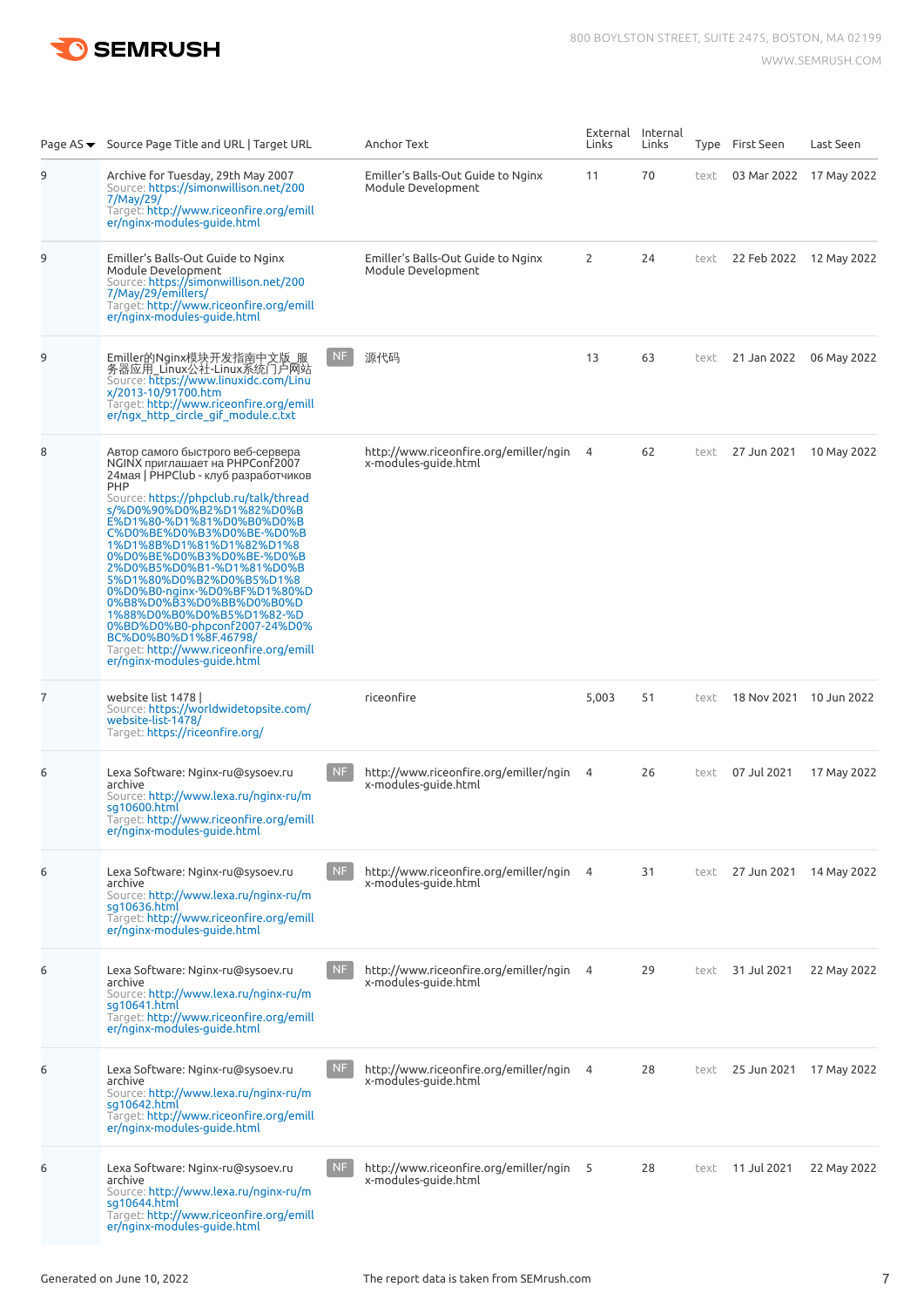

|   | Page AS ▼ Source Page Title and URL   Target URL                                                                                                                                                                                   |                | Anchor Text                                                      | External<br>Links       | Internal<br>Links |      | Type First Seen | Last Seen               |
|---|------------------------------------------------------------------------------------------------------------------------------------------------------------------------------------------------------------------------------------|----------------|------------------------------------------------------------------|-------------------------|-------------------|------|-----------------|-------------------------|
| 6 | Lexa Software: Nginx-ru@sysoev.ru<br>archive<br>Source: http://www.lexa.ru/nginx-ru/m<br>sq11114.html<br>Target: http://www.riceonfire.org/emill<br>er/nginx-modules-guide.html                                                    | <b>NF</b>      | http://www.riceonfire.org/emiller/ngin<br>x-modules-guide.html   | 3                       | 29                | text | 26 Jun 2021     | 25 May 2022             |
| 6 | Lexa Software: Nginx-ru@sysoev.ru<br>archive<br>Source: http://www.lexa.ru/nginx-ru/m<br>sg11115.html<br>Target: http://www.riceonfire.org/emill<br>er/nginx-modules-guide.html                                                    | <b>NF</b>      | http://www.riceonfire.org/emiller/ngin<br>x-modules-guide.html   | $\overline{4}$          | 29                | text | 18 Jul 2021     | 19 May 2022             |
| 6 | Lexa Software: Nginx-ru@sysoev.ru<br>archive<br>Source: http://www.lexa.ru/nginx-ru/m<br>sg11119.html<br>Target: http://www.riceonfire.org/emill<br>er/nginx-modules-guide.html                                                    | <b>NF</b>      | http://www.riceonfire.org/emiller/ngin<br>x-modules-guide.html   | $\overline{4}$          | 30                | text | 13 Jun 2021     | 14 May 2022             |
| 6 | Lexa Software: Nginx-ru@sysoev.ru<br>archive<br>Source: http://www.lexa.ru/nginx-ru/m<br>sq16034.html<br>Target: http://www.riceonfire.org/emill<br>er/nginx-modules-guide.html                                                    | NF             | http://www.riceonfire.org/emiller/ngin<br>x-modules-guide.html   | -4                      | 28                | text | 30 Jun 2021     | 22 May 2022             |
| 6 | Lexa Software: Nginx-ru@sysoev.ru<br>archive<br>Source: http://www.lexa.ru/nginx-ru/m<br>sq16036.html<br>Target: http://www.riceonfire.org/emill<br>er/nginx-modules-guide.html                                                    | NF             | http://www.riceonfire.org/emiller/ngin<br>x-modules-guide.html   | $-5$                    | 28                | text | 12 Jul 2021     | 12 May 2022             |
| 6 | Lexa Software: Nginx-ru@sysoev.ru<br>archive<br>Source: http://www.lexa.ru/nginx-ru/m<br>sq16045.html<br>Target: http://www.riceonfire.org/emill<br>er/nginx-modules-guide.html                                                    | <b>NF</b>      | http://www.riceonfire.org/emiller/ngin<br>x-modules-guide.html   | $\overline{\mathbf{3}}$ | 26                | text | 10 Jun 2021     | 14 May 2022             |
| 6 | Emiller的Nginx模块开发指南中文版<br>_ttomm的专栏-程序员秘密 - 程序员秘密<br>Source: https://cxymm.net/article/ttom<br>m/39225593<br>Target: http://www.riceonfire.org/emill<br>er/ngx_http_circle_gir_module.c.txt                                        |                | 源代码                                                              | 72                      | 40                | text |                 | 04 Oct 2021 19 May 2022 |
| 6 | nginx代码分析之(二)——Empty Gif<br>是如何工作的_adermxl的专栏-程序员信<br>息网 - 程序员信息网<br>Source: https://www.i4k.xyz/article/ad<br>ermxl/7655396<br>Target: http://www.riceonfire.org/lxr/h<br>ttp/source/http/modules/ngx http em<br>pty gif module.c |                | ngx http empty gif module.c                                      | 15                      | 49                | text |                 | 11 Mar 2022 13 Mar 2022 |
| 6 | Lexa Software: Nginx-ru@sysoev.ru<br>archive<br>Source: https://www.lexa.ru/nginx-ru/<br>msq10597.html<br>Target: http://www.riceonfire.org/emill<br>er/nginx-modules-guide.html                                                   | NF             | http://www.riceonfire.org/emiller/ngin 3<br>x-modules-quide.html |                         | 26                | text |                 | 08 Jun 2021 23 May 2022 |
| 6 | Lexa Software: Nginx-ru@sysoev.ru<br>archive<br>Source: https://www.lexa.ru/nginx-ru/<br>msg10600.html<br>Target: http://www.riceonfire.org/emill<br>er/nginx-modules-guide.html                                                   | N <sub>F</sub> | http://www.riceonfire.org/emiller/ngin 4<br>x-modules-guide.html |                         | 26                | text | 13 Jul 2021     | 22 May 2022             |
| 6 | Lexa Software: Nginx-ru@sysoev.ru<br>archive<br>Source: https://www.lexa.ru/nginx-ru/<br>msg10636.html<br>Target: http://www.riceonfire.org/emill<br>er/nginx-modules-guide.html                                                   | <b>NF</b>      | http://www.riceonfire.org/emiller/ngin 4<br>x-modules-guide.html |                         | 31                | text |                 | 08 Jun 2021 17 May 2022 |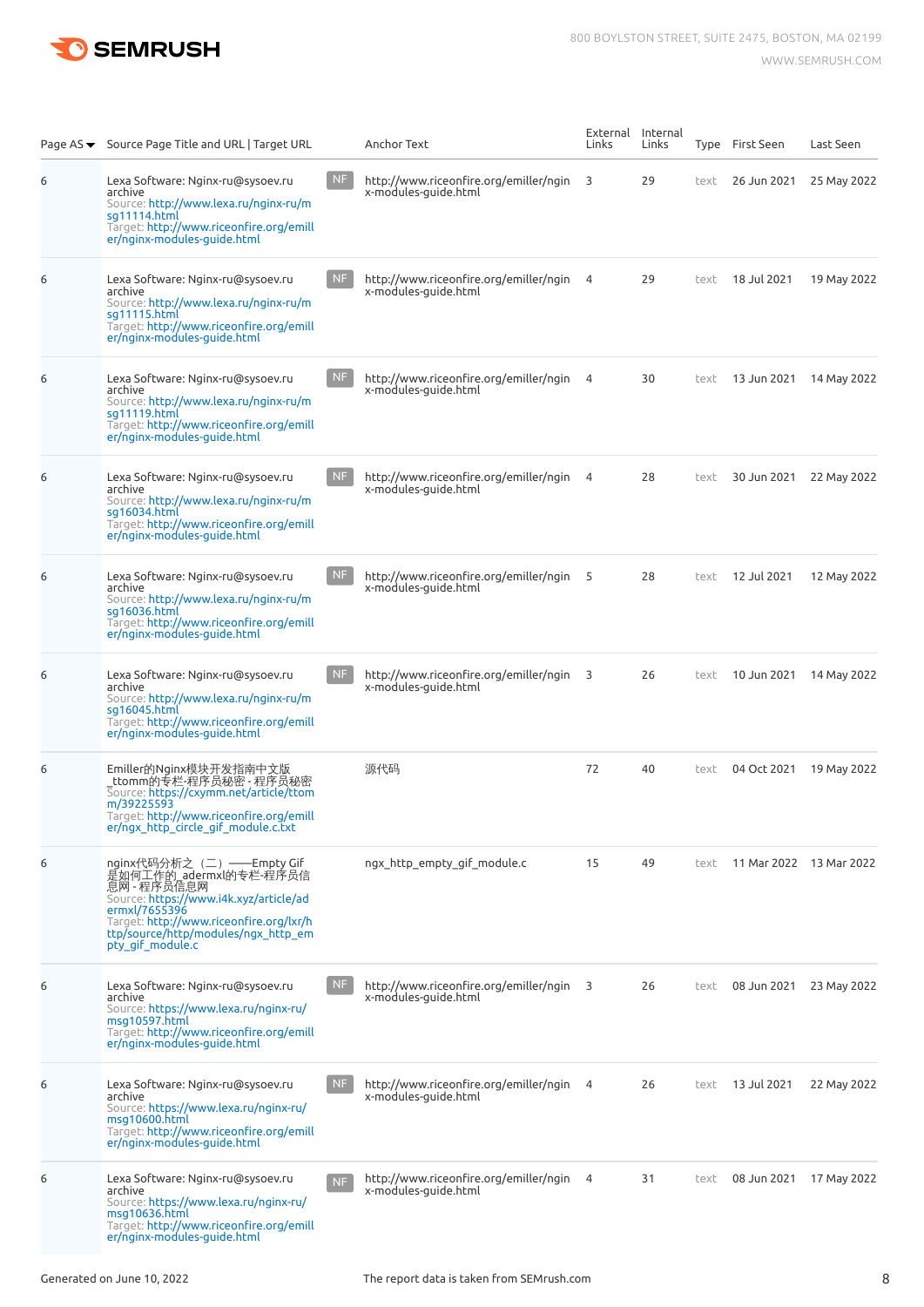

|   | Page AS ▼ Source Page Title and URL   Target URL                                                                                                                                                                                            |           | Anchor Text                                                      | External<br>Links | Internal<br>Links |      | Type First Seen         | Last Seen               |
|---|---------------------------------------------------------------------------------------------------------------------------------------------------------------------------------------------------------------------------------------------|-----------|------------------------------------------------------------------|-------------------|-------------------|------|-------------------------|-------------------------|
| 6 | Lexa Software: Nginx-ru@sysoev.ru<br>archive<br>Source: https://www.lexa.ru/nginx-ru/<br>$mg10638$ .html<br>Target: http://www.riceonfire.org/emill<br>er/nginx-modules-guide.html                                                          | <b>NF</b> | http://www.riceonfire.org/emiller/ngin<br>x-modules-guide.html   | - 5               | 28                | text | 08 Jun 2021             | 17 May 2022             |
| 6 | Lexa Software: Nginx-ru@sysoev.ru<br>archive<br>Source: https://www.lexa.ru/nginx-ru/<br>msg10641.html<br>Target: http://www.riceonfire.org/emill<br>er/nginx-modules-quide.html                                                            | <b>NF</b> | http://www.riceonfire.org/emiller/ngin 4<br>x-modules-guide.html |                   | 29                | text | 06 Jul 2021             | 10 May 2022             |
| 6 | Lexa Software: Nginx-ru@sysoev.ru<br>archive<br>Source: https://www.lexa.ru/nginx-ru/<br>msg11069.html<br>Target: http://www.riceonfire.org/emill<br>er/nginx-modules-guide.html                                                            | <b>NF</b> | http://www.riceonfire.org/emiller/ngin<br>x-modules-guide.html   | 4                 | 29                | text | 12 Jul 2021             | 22 May 2022             |
| 6 | Lexa Software: Nginx-ru@sysoev.ru<br>archive<br>Source: https://www.lexa.ru/nginx-ru/<br>msg11097.html<br>Target: http://www.riceonfire.org/emill<br>er/nginx-modules-guide.html                                                            | NF        | http://www.riceonfire.org/emiller/ngin 3<br>x-modules-guide.html |                   | 26                | text | 02 Jul 2021             | 15 May 2022             |
| 6 | Lexa Software: Nginx-ru@sysoev.ru<br>archive<br>Source: https://www.lexa.ru/nginx-ru/<br>msg11114.html<br>Target: http://www.riceonfire.org/emill<br>er/nginx-modules-guide.html                                                            | NF        | http://www.riceonfire.org/emiller/ngin 3<br>x-modules-guide.html |                   | 29                | text | 27 Jun 2021             | 11 May 2022             |
| 6 | Lexa Software: Nginx-ru@sysoev.ru<br>archive<br>Source: https://www.lexa.ru/nginx-ru/<br>mgq16032.html<br>Target: http://www.riceonfire.org/emill<br>er/nginx-modules-guide.html                                                            | <b>NF</b> | http://www.riceonfire.org/emiller/ngin 3<br>x-modules-guide.html |                   | 27                | text |                         | 14 Aug 2021 12 May 2022 |
| 6 | Lexa Software: Nginx-ru@sysoev.ru<br>archive<br>Source: https://www.lexa.ru/nginx-ru/<br>mg <sub>16033.html</sub><br>Target: http://www.riceonfire.org/emill<br>er/nginx-modules-guide.html                                                 | NF        | http://www.riceonfire.org/emiller/ngin 3<br>x-modules-guide.html |                   | 29                | text |                         | 13 Aug 2021 19 May 2022 |
| 6 | Lexa Software: Nginx-ru@sysoev.ru<br>archive<br>Source: https://www.lexa.ru/nginx-ru/<br>msg16045.html<br>Target: http://www.riceonfire.org/emill<br>er/nginx-modules-guide.html                                                            | NF        | http://www.riceonfire.org/emiller/ngin 3<br>x-modules-guide.html |                   | 26                | text |                         | 05 Aug 2021 22 May 2022 |
| 5 | website list 1478  <br>Source: https://webranksdirectory.co<br>m/website-list-1478/<br>Target: https://riceonfire.org/                                                                                                                      |           | riceonfire                                                       | 5,001             | 15                | text | 18 Nov 2021 23 May 2022 |                         |
| 5 | Emiller的Nginx模块开发指南中文版<br>_ttomm的专栏-程序员ITS201 - 程序员<br><b>ITS201</b><br>Source: https://www.its201.com/articl<br>e/ttomm/39225593<br>Target: http://www.riceonfire.org/emill<br>er/ngx http circle gif module.c.txt                         |           | 源代码                                                              | 72                | 39                | text |                         | 04 Dec 2021 02 Jun 2022 |
| 5 | nginx代码分析之(二)——Empty Gif<br>是如何工作的_ConeZXY的专栏-程序员<br>ITS401 - 程序员ITS401<br>Source: https://www.its401.com/articl<br>e/ConeZXY/1869130<br>Target: http://www.riceonfire.org/lxr/h<br>ttp/source/http/modules/ngx_http_em<br>pty gif module.c |           | ngx http empty gif module.c                                      | 15                | 49                | text |                         | 23 Feb 2022 05 Jun 2022 |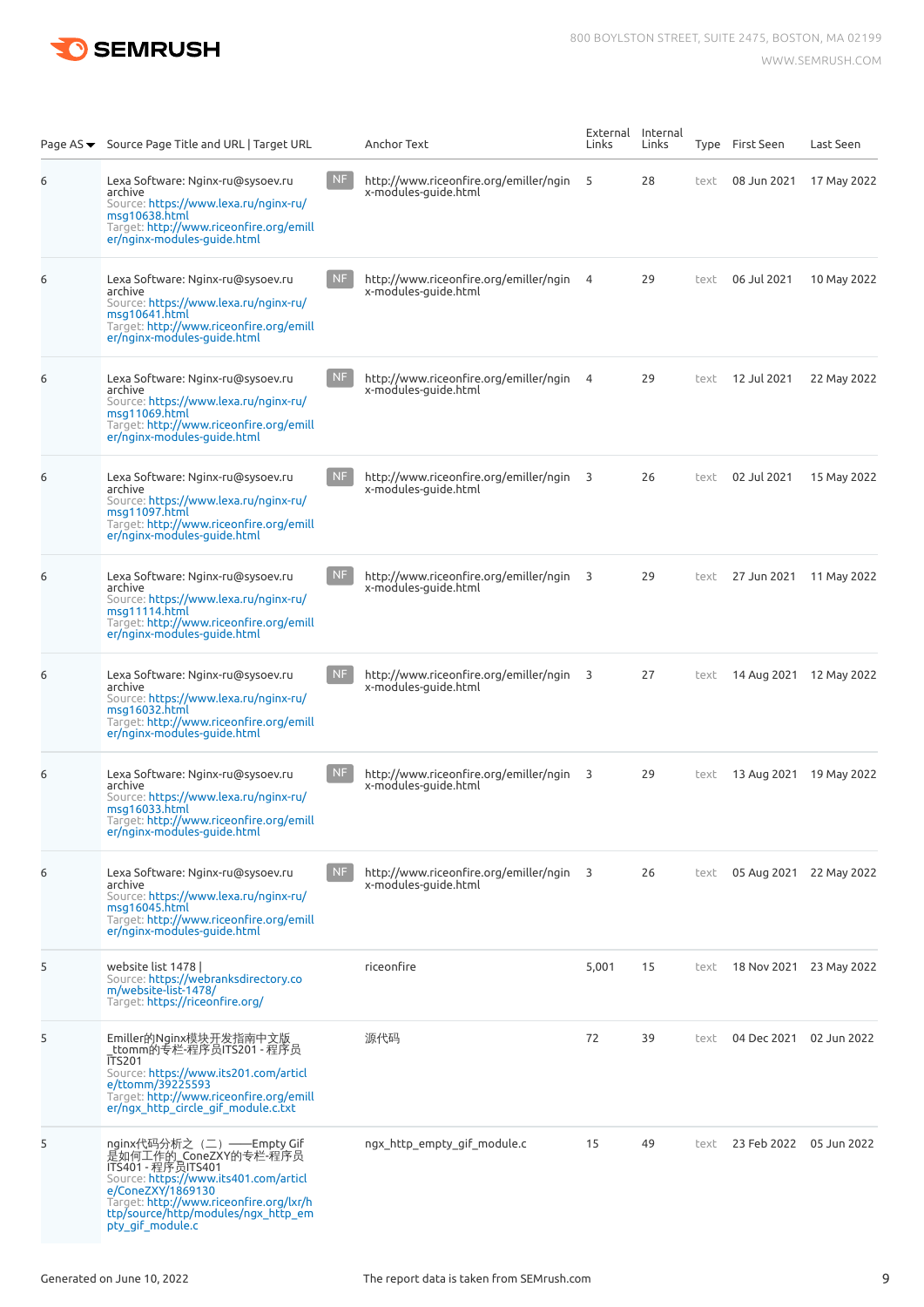

|   | Page AS ▼ Source Page Title and URL   Target URL                                                                                                                                                                |           | Anchor Text                                                      | External<br>Links       | Internal<br>Links |      | Type First Seen | Last Seen               |
|---|-----------------------------------------------------------------------------------------------------------------------------------------------------------------------------------------------------------------|-----------|------------------------------------------------------------------|-------------------------|-------------------|------|-----------------|-------------------------|
| 4 | Lexa Software: Nginx-ru@sysoev.ru<br>archive<br>Source: http://www.lexa.ru/nginx-ru/m<br>sq10596.html<br>Target: http://www.riceonfire.org/emill<br>er/nginx-modules-quide.html                                 | <b>NF</b> | http://www.riceonfire.org/emiller/ngin<br>x-modules-guide.html   | 4                       | 28                | text | 06 Jul 2021     | 08 Jun 2022             |
| 4 | Lexa Software: Nginx-ru@sysoev.ru<br>archive<br>Source: http://www.lexa.ru/nginx-ru/m<br>sq10597.html<br>Target: http://www.riceonfire.org/emill<br>er/nginx-modules-guide.html                                 | <b>NF</b> | http://www.riceonfire.org/emiller/ngin<br>x-modules-guide.html   | $\overline{\mathbf{3}}$ | 26                | text | 25 Jun 2021     | 26 May 2022             |
| 4 | Lexa Software: Nginx-ru@sysoev.ru<br>archive<br>Source: http://www.lexa.ru/nginx-ru/m<br>sq10638.html<br>Target: http://www.riceonfire.org/emill<br>er/nginx-modules-guide.html                                 | <b>NF</b> | http://www.riceonfire.org/emiller/ngin<br>x-modules-guide.html   | - 5                     | 28                | text | 07 Jul 2021     | 02 Jun 2022             |
| 4 | Lexa Software: Nginx-ru@sysoev.ru<br>archive<br>Source: http://www.lexa.ru/nginx-ru/m<br>sq11069.html<br>Target: http://www.riceonfire.org/emill<br>er/nginx-modules-guide.html                                 | NF        | http://www.riceonfire.org/emiller/ngin<br>x-modules-guide.html   | $\overline{4}$          | 29                | text | 18 Jul 2021     | 09 Jun 2022             |
| 4 | Lexa Software: Nginx-ru@sysoev.ru<br>archive<br>Source: http://www.lexa.ru/nginx-ru/m<br>sq11071.html<br>Target: http://www.riceonfire.org/emill<br>er/nginx-modules-guide.html                                 | NF        | http://www.riceonfire.org/emiller/ngin<br>x-modules-guide.html   | $\overline{4}$          | 30                | text | 18 Jul 2021     | 27 May 2022             |
| 4 | Lexa Software: Nginx-ru@sysoev.ru<br>archive<br>Source: http://www.lexa.ru/nginx-ru/m<br>sq11080.html<br>Target: http://www.riceonfire.org/emill<br>er/nginx-modules-guide.html                                 | <b>NF</b> | http://www.riceonfire.org/emiller/ngin<br>x-modules-guide.html   | $\overline{\mathbf{3}}$ | 25                | text | 09 Jul 2021     | 09 Jun 2022             |
| 4 | Lexa Software: Nginx-ru@sysoev.ru<br>archive<br>Source: http://www.lexa.ru/nginx-ru/m<br>sg11097.html<br>Target: http://www.riceonfire.org/emill<br>er/nginx-modules-quide.html                                 | NF        | http://www.riceonfire.org/emiller/ngin 3<br>x-modules-guide.html |                         | 26                | text | 02 Jul 2021     | 31 May 2022             |
| 4 | Lexa Software: Nginx-ru@sysoev.ru<br>archive<br>Source: http://www.lexa.ru/nginx-ru/m<br>sq16032.html<br>Target: http://www.riceonfire.org/emill<br>er/nginx-modules-guide.html                                 | NF        | http://www.riceonfire.org/emiller/ngin 3<br>x-modules-quide.html |                         | 27                | text | 17 Jul 2021     | 03 Jun 2022             |
| 4 | Lexa Software: Nginx-ru@sysoev.ru<br>archive<br>Source: http://www.lexa.ru/nginx-ru/m<br>sq16033.html<br>Target: http://www.riceonfire.org/emill<br>er/nginx-modules-guide.html                                 | NF        | http://www.riceonfire.org/emiller/ngin 3<br>x-modules-guide.html |                         | 29                | text | 16 Jul 2021     | 31 May 2022             |
| 4 | Emiller的Nginx模块开发指南中文版<br>_ttomm的专栏-程序员ITS301 - 程序员<br><b>ITS301</b><br>Source: https://its301.com/article/ttom<br>m/39225593<br>Target: http://www.riceonfire.org/emill<br>er/ngx http circle gif module.c.txt |           | 源代码                                                              | 72                      | 39                | text |                 | 24 Nov 2021 27 Apr 2022 |
| 4 | Lexa Software: Nginx-ru@sysoev.ru<br>archive<br>Source: https://www.lexa.ru/nginx-ru/<br>msq10596.html<br>Target: http://www.riceonfire.org/emill<br>er/nginx-modules-guide.html                                | <b>NF</b> | http://www.riceonfire.org/emiller/ngin 4<br>x-modules-guide.html |                         | 28                | text | 28 Jun 2021     | 27 May 2022             |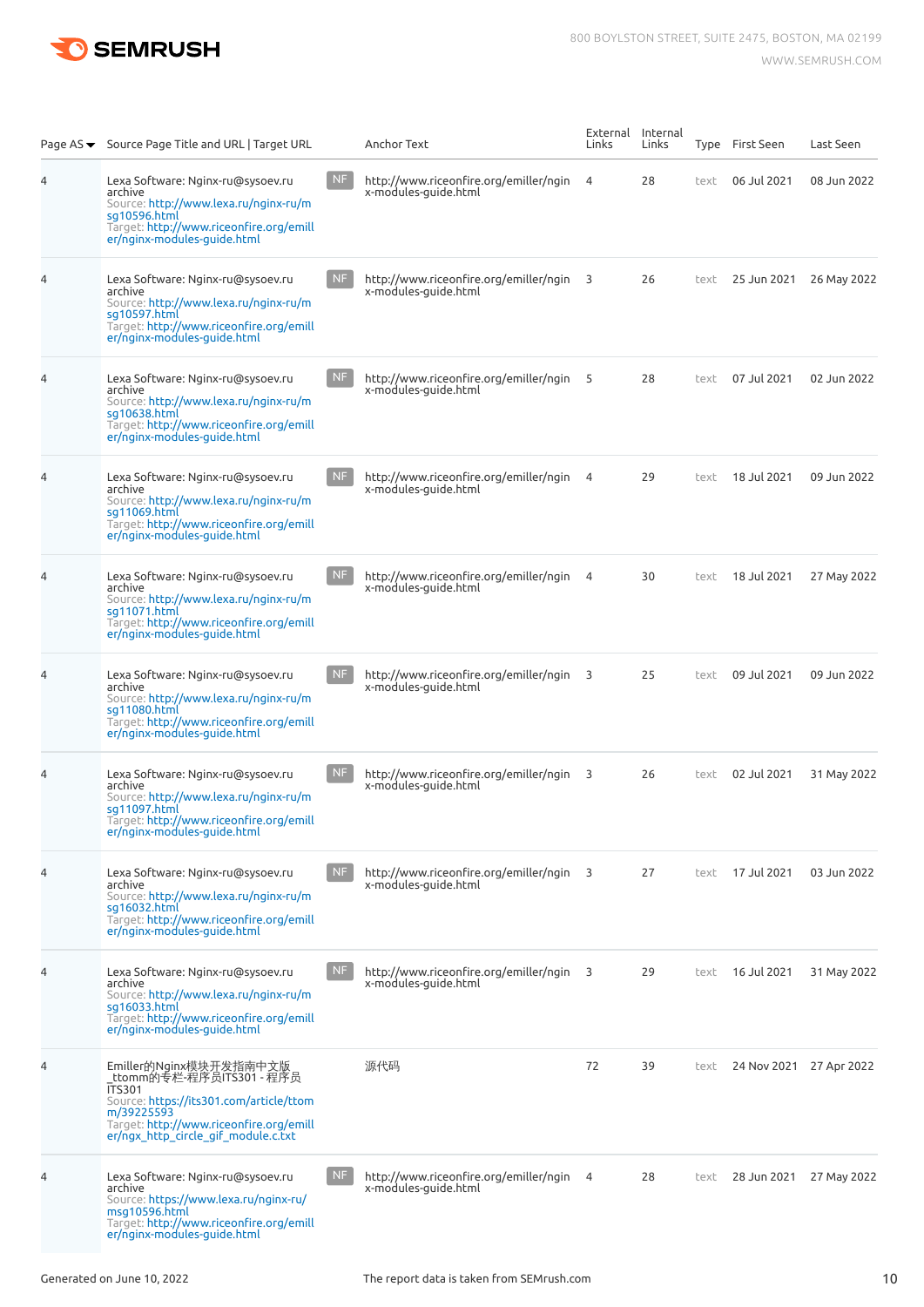

|                | Page AS ▼ Source Page Title and URL   Target URL                                                                                                                                                                                  |           | Anchor Text                                                      | External<br>Links       | Internal<br>Links |      | Type First Seen | Last Seen               |
|----------------|-----------------------------------------------------------------------------------------------------------------------------------------------------------------------------------------------------------------------------------|-----------|------------------------------------------------------------------|-------------------------|-------------------|------|-----------------|-------------------------|
| 4              | Lexa Software: Nginx-ru@sysoev.ru<br>archive<br>Source: https://www.lexa.ru/nginx-ru/<br>msq10642.html<br>Target: http://www.riceonfire.org/emill<br>er/nginx-modules-guide.html                                                  | <b>NF</b> | http://www.riceonfire.org/emiller/ngin<br>x-modules-guide.html   | 4                       | 28                | text | 05 Jul 2021     | 05 Jun 2022             |
| 4              | Lexa Software: Nginx-ru@sysoev.ru<br>archive<br>Source: https://www.lexa.ru/nginx-ru/<br>msq10644.html<br>Target: http://www.riceonfire.org/emill<br>er/nginx-modules-guide.html                                                  | <b>NF</b> | http://www.riceonfire.org/emiller/ngin<br>x-modules-guide.html   | - 5                     | 28                | text | 08 Jun 2021     | 06 Jun 2022             |
| 4              | Lexa Software: Nginx-ru@sysoev.ru<br>archive<br>Source: https://www.lexa.ru/nginx-ru/<br>msg11071.html<br>Target: http://www.riceonfire.org/emill<br>er/nginx-modules-guide.html                                                  | <b>NF</b> | http://www.riceonfire.org/emiller/ngin<br>x-modules-guide.html   | 4                       | 30                | text | 11 Jul 2021     | 08 Jun 2022             |
| 4              | Lexa Software: Nginx-ru@sysoev.ru<br>archive<br>Source: https://www.lexa.ru/nginx-ru/<br>msq11080.html<br>Target: http://www.riceonfire.org/emill<br>er/nginx-modules-guide.html                                                  | NF        | http://www.riceonfire.org/emiller/ngin<br>x-modules-guide.html   | $\overline{\mathbf{3}}$ | 25                | text | 08 Jun 2021     | 08 Jun 2022             |
| 4              | Lexa Software: Nginx-ru@sysoev.ru<br>archive<br>Source: https://www.lexa.ru/nginx-ru/<br>msq11115.html<br>Target: http://www.riceonfire.org/emill<br>er/nginx-modules-guide.html                                                  | NF        | http://www.riceonfire.org/emiller/ngin<br>x-modules-guide.html   | $\overline{4}$          | 29                | text | 25 Jun 2021     | 30 May 2022             |
| 4              | Lexa Software: Nginx-ru@sysoev.ru<br>archive<br>Source: https://www.lexa.ru/nginx-ru/<br>msg11119.html<br>Target: http://www.riceonfire.org/emill<br>er/nginx-modules-guide.html                                                  | <b>NF</b> | http://www.riceonfire.org/emiller/ngin<br>x-modules-guide.html   | 4                       | 30                | text | 26 Jun 2021     | 03 Jun 2022             |
| $\overline{4}$ | Lexa Software: Nginx-ru@sysoev.ru<br>archive<br>Source: https://www.lexa.ru/nginx-ru/<br>mg <sub>16034.html</sub><br>Target: http://www.riceonfire.org/emill<br>er/nginx-modules-guide.html                                       | NF        | http://www.riceonfire.org/emiller/ngin 4<br>x-modules-guide.html |                         | 28                | text |                 | 13 Aug 2021 28 May 2022 |
| 4              | Lexa Software: Nginx-ru@sysoev.ru<br>archive<br>Source: https://www.lexa.ru/nginx-ru/<br>msg16036.html<br>Target: http://www.riceonfire.org/emill<br>er/nginx-modules-guide.html                                                  | NF        | http://www.riceonfire.org/emiller/ngin 5<br>x-modules-quide.html |                         | 28                | text |                 | 10 Aug 2021 31 May 2022 |
| 3              | Emiller's Advanced Topics In Nginx<br>Module Development-码迷移动版-<br>m.mamicode.com<br>Source: http://m.mamicode.com/info-d<br>etail-1484236.html<br>Target: http://www.riceonfire.org/emill<br>er/ngx_http_circle_gif_module.c.txt |           | 源代码                                                              | 31                      | 14                | text |                 | 02 Sep 2021 24 Mar 2022 |
| 3              | Emiller's Advanced Topics In Nginx<br>Module Development<br>Source: http://www.mamicode.com/inf<br>o-detail-1484236.html<br>Target: http://www.riceonfire.org/emill<br>er/ngx_http_circle_gif_module.c.txt                        |           | 源代码                                                              | 36                      | 41                | text |                 | 07 Mar 2022 09 Mar 2022 |
| 3              | website list 1478   Backlink Time<br>Source: https://backlinktime.com/webs<br>ite-list-1478/<br>Target: https://riceonfire.org/                                                                                                   |           | riceonfire                                                       | 5,000                   | 43                | text |                 | 24 Nov 2021 09 Jun 2022 |